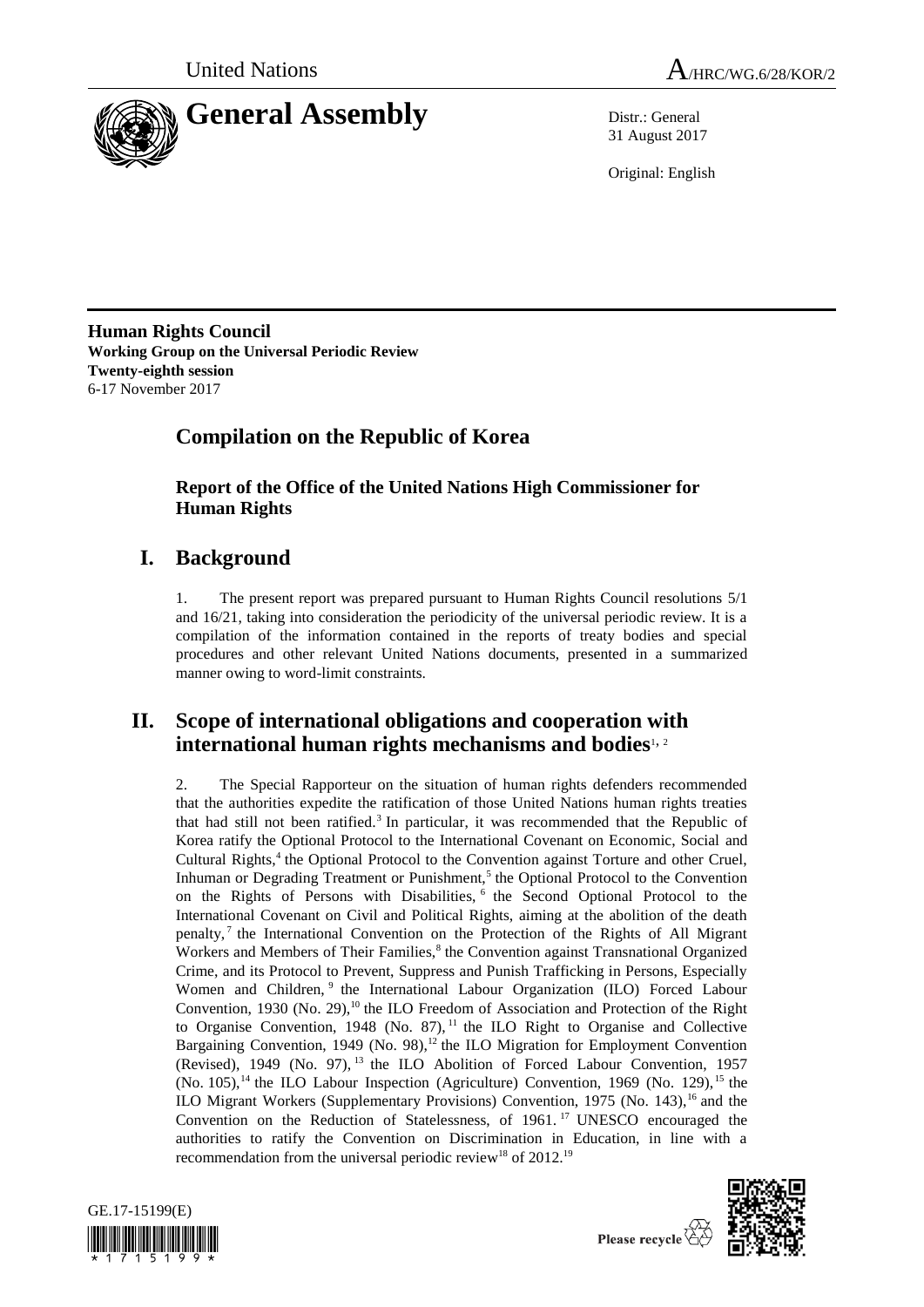3. The Special Rapporteur on the rights to freedom of peaceful assembly and of association recommended the removal of the reservation to article 22 of the International Covenant on Civil and Political Rights.<sup>20</sup>

4. In 2015, the Human Rights Committee recommended, inter alia, fully implementing the Views that it had issued.<sup>21</sup>

5. In 2016, the Republic of Korea submitted its midterm report regarding the implementation of the recommendations made during the second cycle of the universal periodic review in 2012.<sup>22</sup>

6. In June 2015, OHCHR established a new field-based structure in Seoul to strengthen monitoring and documentation of the human rights situation in the neighbouring country, with the United Nations High Commissioner for Human Rights present at the opening of the office. $23$ 

7. The Republic of Korea contributed financially to OHCHR annually.<sup>24</sup>

## **III. National human rights framework**<sup>25</sup>

8. The Committee against Torture noted the second national action plan on human rights, covering the period from 2012 to 2016, and the work being done with a view to adopting the third action plan.<sup>26</sup>

9. The Human Rights Committee recommended adopting the legislation necessary to ensure a transparent and participatory process for the selection and appointment of members to the National Human Rights Commission of Korea and to guarantee the independence of its members.<sup>27</sup> The Committee against Torture recommended establishing an independent committee to nominate candidates and to guarantee the independence, diversity and functional immunity of the members of the Commission, in compliance with the principles relating to the status of national institutions for the promotion and protection of human rights (the Paris Principles), and ensuring that the Commission had adequate resources. <sup>28</sup> The Working Group on the issue of human rights and transnational corporations and other business enterprises recommended broadening the mandate of the Commission to enable it to consider all human rights harms caused by private enterprises.<sup>29</sup>

## **IV. Implementation of international human rights obligations, taking into account applicable international humanitarian law**

## **A. Cross-cutting issues**

## **1. Equality and non-discrimination**<sup>30</sup>

10. The Human Rights Committee recommended adopting comprehensive antidiscrimination legislation, explicitly addressing all spheres of life and prohibiting discrimination on any ground, including race, sexual orientation and gender identity.<sup>31</sup> The Committee on the Elimination of Racial Discrimination and the Special Rapporteur on contemporary forms of racism, racial discrimination, xenophobia and related intolerance made similar recommendations.<sup>32</sup>

11. The Special Rapporteur on racism recommended amending the relevant laws in order to include racial discrimination as a criminal offence, providing for adequate sentences for the gravity of the offence, making racial discrimination an aggravating circumstance when another offence is committed and providing for appropriate reparations for the victims.<sup>33</sup> The Committee on the Elimination of Racial Discrimination made similar recommendations.34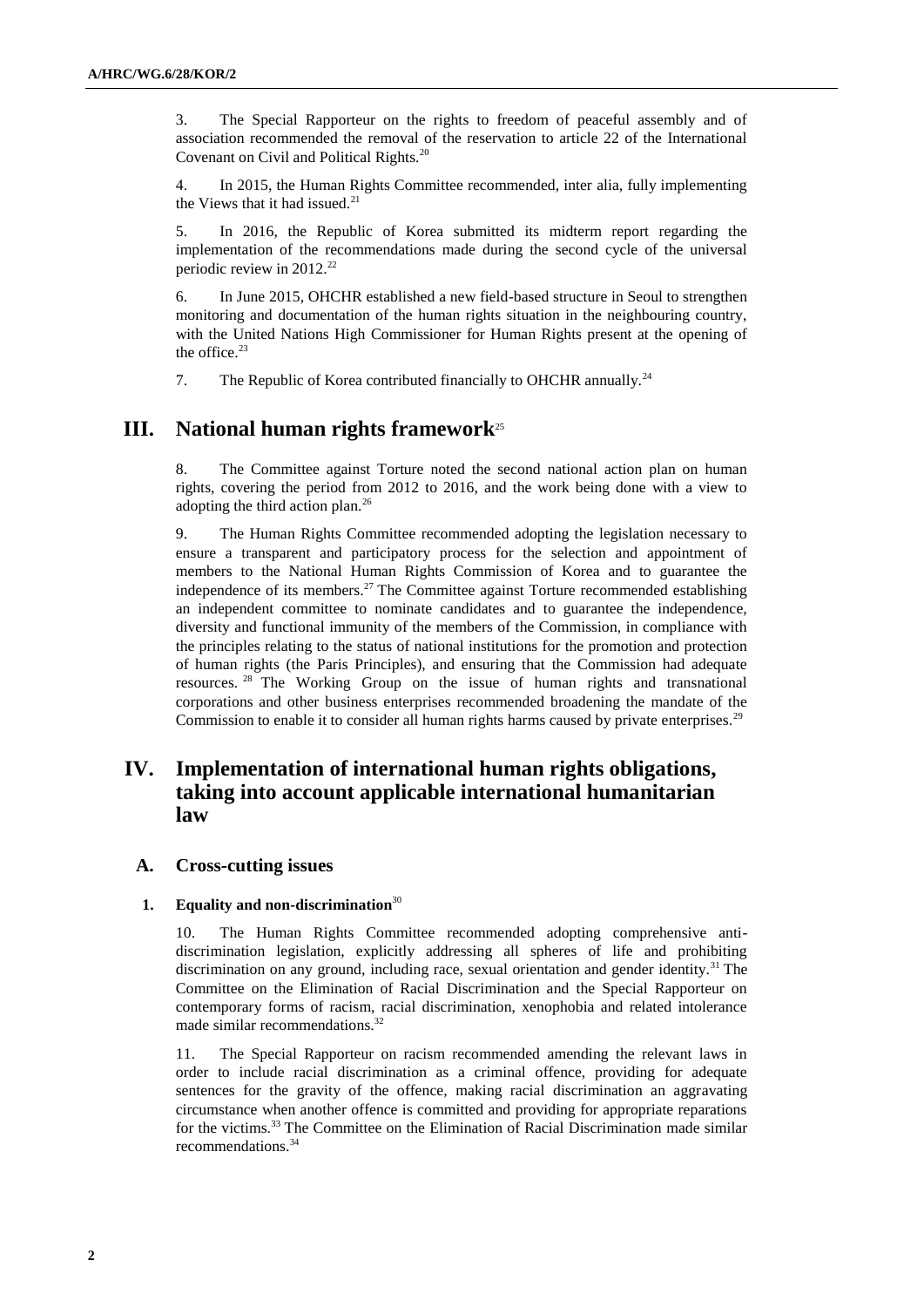12. The Committee on the Elimination of Racial Discrimination noted that racist hate speech directed against non-citizens was becoming more widespread and explicit in the media and on the Internet.<sup>35</sup> The Special Rapporteur on racism called upon the Government to strengthen mechanisms for preventing and eliminating xenophobic discourse against foreigners, migrants and multicultural families. Politicians from mainstream political parties should avoid xenophobic discourse and the scapegoating of foreigners, migrant workers and multicultural families.<sup>36</sup>

13. The Committee on the Elimination of Racial Discrimination was concerned that the Multicultural Families Support Act limited the definition of multicultural families to the union between a citizen of the Republic of Korea and a foreigner, thereby creating de facto discriminatory situations.<sup>37</sup> The Special Rapporteur on racism recommended broadening the definition of multicultural families to include unions between foreigners or inter-ethnic unions in order to integrate those who were excluded from the social benefits provided for under the  $Act.^{38}$ 

14. The Committee on the Elimination of Racial Discrimination considered that the mandatory HIV/AIDS and illegal drug medical testing policy limited to foreign English teachers who were not ethnically Korean did not appear to be justified on public health grounds or any other ground, and was a breach of the right to work without distinction as to race, colour, and national or ethnic origin. It observed that mandatory HIV/AIDS testing for employment purposes, as well as for entry, stay and residence purposes, was considered to be in contradiction to international standards, as such measures appeared to be ineffective for public health purposes, discriminatory, and harmful to the enjoyment of fundamental rights.<sup>39</sup>

15. Noting the universal periodic review recommendation <sup>40</sup> on a birth registration system, the Office of the United Nations High Commissioner for Refugees (UNHCR) reported that the birth registration system failed to ensure universal and compulsory birth registration and that foreigners whose children had been born in the country were not able to register their children through the family register, although their children might receive a birth notification document from the hospital. UNHCR recommended establishing a universal birth registration system that included children of refugees, asylum seekers and stateless persons, and ensuring that all children had access to birth registration immediately after birth, regardless of the status of their parents.<sup>41</sup> The Human Rights Committee and the Committee on the Elimination of Racial Discrimination made similar recommendations.<sup>42</sup>

16. The Human Rights Committee was concerned about the discrimination against lesbian, gay, bisexual, transgender and intersex persons, including violence and hate speech. It recommended, inter alia, that the Government not tolerate any form of social stigmatization of, or discrimination against, persons based on their sexual orientation or gender identity, that it strengthen the legal framework to protect them and that it facilitate access to the legal recognition of gender reassignment.<sup>43</sup>

## **2. Development, the environment, and business and human rights**<sup>44</sup>

17. The Special Rapporteur on human rights defenders recommended adopting a human rights-based approach to development policy and programming, including by establishing mechanisms for consultation and effective participation of the communities affected by development projects.<sup>45</sup>

18. The Special Rapporteur on the implications for human rights of the environmentally sound management and disposal of hazardous substances and wastes recommended increasing efforts to prevent harm to communities living near sources of ongoing pollution or contaminated sites, and ensuring that the victims realized their right to an effective remedy consistent with human rights principles. He recommended ensuring that sufficient resources were available for regional and local governments tasked with monitoring and enforcement of laws on pollution control.<sup>46</sup>

19. The Working Group on business and human rights recommended developing a national action plan on business and human rights based on multi-stakeholder engagement and the Working Group's guidance.<sup>47</sup> It recommended, inter alia, that the Government underline the expectation in relevant policies that business enterprises must respect human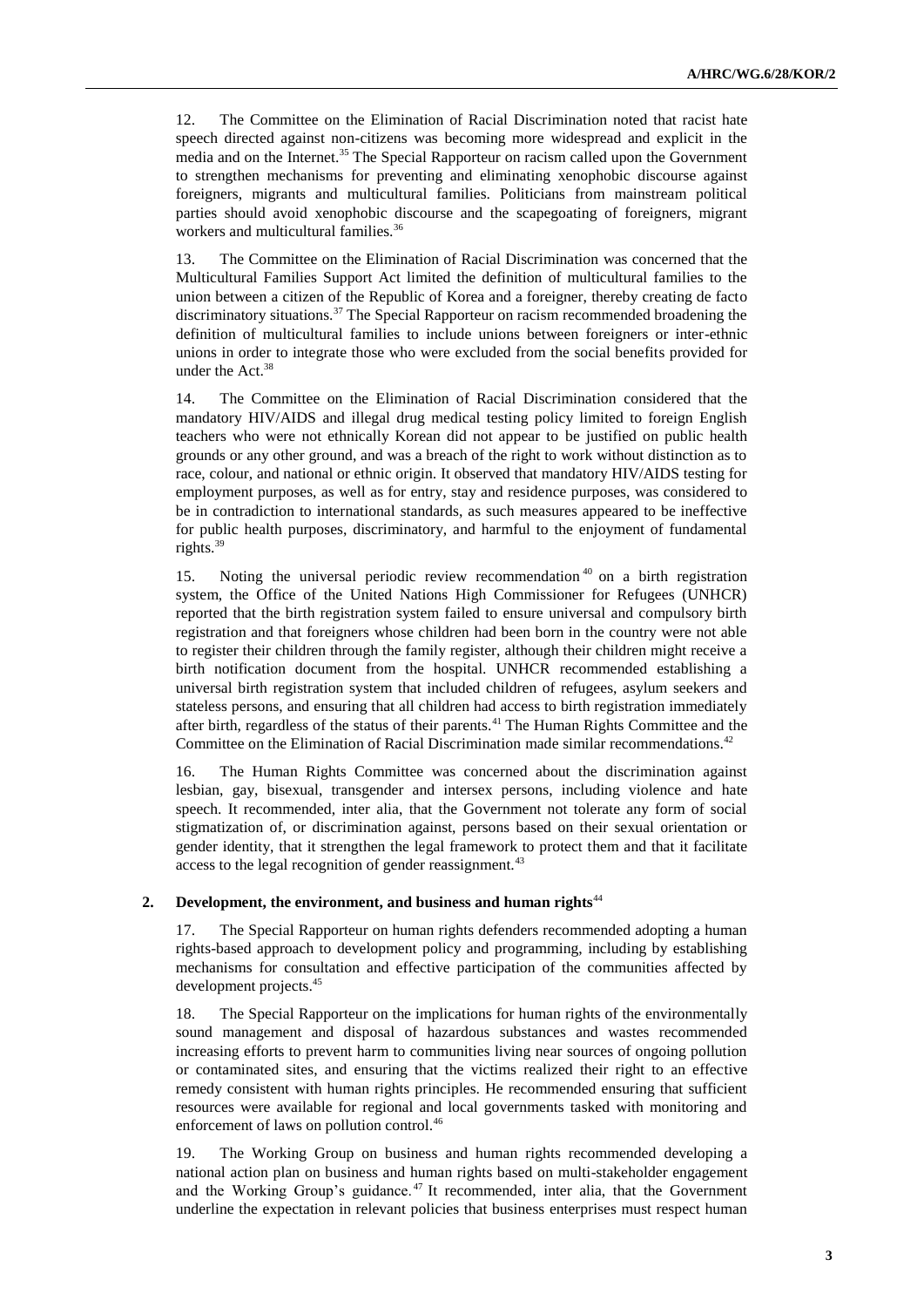rights throughout their operations and conduct human rights due diligence in relation to their domestic and international operations. <sup>48</sup> The Special Rapporteurs on hazardous substances and wastes, on human rights defenders, and on freedom of peaceful assembly and association made similar recommendations.<sup>49</sup>

### **3. Human rights and counter-terrorism**

20. The Human Rights Committee recommended ensuring that the counter-terrorism legislation and practices were applicable to terrorism alone and complied with the principle of non-discrimination, that acts of terrorism were defined in a precise and narrow manner and that relevant legislation was limited to crimes that would clearly qualify as acts of terrorism.<sup>50</sup>

## **B. Civil and political rights**

### **1. Right to life, liberty and security of person**<sup>51</sup>

21. While acknowledging the current non-application of the death penalty, the Human Rights Committee was concerned that a significant number of persons remained sentenced to death. It recommended giving due consideration to the legal abolition of the death penalty and to the commutation of all death sentences to terms of imprisonment. <sup>52</sup> The Committee against Torture made similar recommendations.<sup>53</sup>

22. The Committee against Torture was concerned about the high number of suicides and sudden deaths in correctional facilities, and in pretrial detention where suicides might be the result of coercive investigation procedures by police and prosecutors.<sup>54</sup>

23. In 2017, the Committee against Torture reiterated its previous recommendation to incorporate into the Criminal Act a definition of torture that made torture a distinct crime and that included all the elements covered in the Convention, including the mental and psychological aspects of torture. The authorities should revise its legislation to ensure that acts of torture are offences under criminal law and that they are punishable by penalties commensurate with the gravity of the crime.<sup>55</sup> The Human Rights Committee had made similar recommendations in 2015.<sup>56</sup>

24. The Committee against Torture recommended ensuring that the absolute prohibition against torture was non-derogable, that no exceptional circumstances may be invoked as a justification for torture and that there was no statute of limitations for acts of torture.<sup>57</sup>

25. The Committee against Torture reiterated its concern that persons continued to be arrested under the National Security Act and that some persons arrested under the Act had allegedly been subjected to arbitrary arrest and detention, as well as to coerced confessions.<sup>58</sup>

26. The Committee against Torture noted that persons escaping the neighbouring country might be lawfully detained for up to six months. It was concerned at reports that such persons might be detained indefinitely by the National Intelligence Service and be detained in solitary confinement and without due process, and that they might be deported to third countries where they risked being tortured.<sup>59</sup> It recommended ensuring that any person detained for reasons related to their escape from the neighbouring country was deprived of their liberty for the shortest possible period and not beyond the established legal maximum, and ensuring their access to all fundamental legal safeguards.<sup>60</sup> The Human Rights Committee made similar observations.<sup>61</sup>

27. The Committee against Torture was concerned at reports of a large number of cases of violence and abuse in the military, which had sometimes resulted in deaths, and at the small number of such cases that had resulted in indictments. <sup>62</sup> The Human Rights Committee recommended conducting impartial investigations into all allegations of abuse in the military, and ensuring that the victims and witnesses were protected against reprisals.<sup>63</sup> The Committee against Torture recommended establishing the office of military ombudsman as an independent entity to monitor military units and conduct investigations into allegations of abuse and violence in the military.64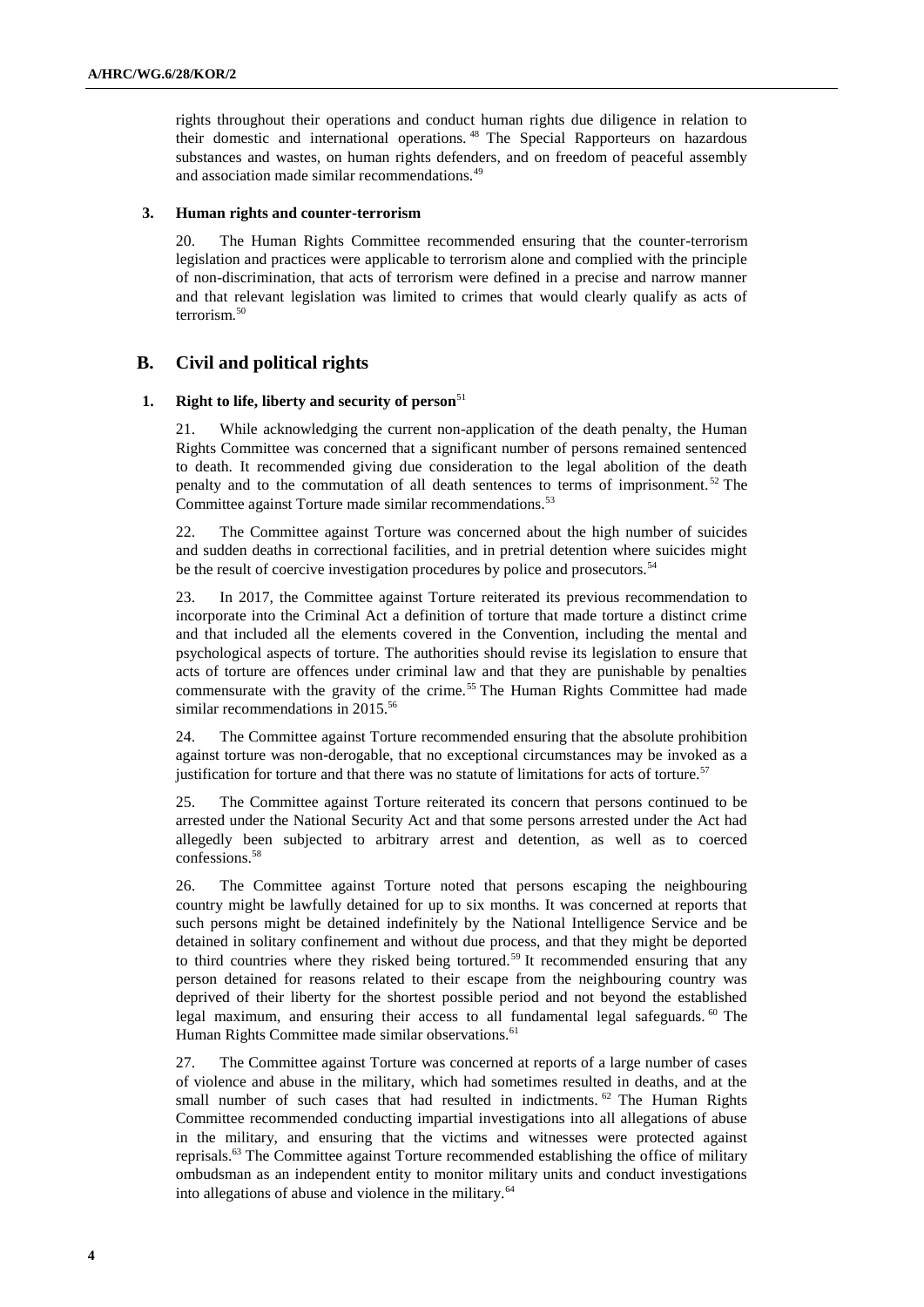## **2. Administration of justice, including impunity, and the rule of law**<sup>65</sup>

28. The Committee against Torture recommended guaranteeing that all detained persons were afforded in practice all the fundamental legal safeguards from the outset of their deprivation of liberty, in accordance with international standards, including with respect to having access to legal counsel from the very outset of their deprivation of liberty, and being brought before a judge within 48 hours of their apprehension.<sup>66</sup>

29. The Human Rights Committee was concerned about overcrowding in prisons and limited access to medical aid outside prisons.<sup>67</sup> The Committee against Torture recommended, inter alia, improving the material conditions in correctional facilities and reducing overcrowding, and hiring additional medical personnel and enabling the referral of inmates requiring specialized medical care to outside medical facilities.<sup>68</sup> It recommended that the authorities consider using non-custodial measures and alternatives to detention.<sup>69</sup>

30. The Human Rights Committee recommended ensuring that solitary confinement was used only in the most exceptional circumstances.<sup>70</sup> The Committee against Torture recommended ensuring that restraints used to punish inmates were used only as a measure of last resort, for the shortest time possible and only when less intrusive alternatives for control had failed.<sup>71</sup>

31. The Human Rights Committee was concerned that there was no independent mechanism within the legal system, separate from the police, to investigate allegations of torture and ill-treatment.<sup>72</sup> The Committee against Torture recommended establishing an independent and effective complaints mechanism regarding complaints of torture and illtreatment, including in all places of deprivation of liberty.<sup>73</sup>

## **3. Fundamental freedoms**<sup>74</sup>

32. The Human Rights Committee was concerned that, in the absence of a civilian alternative to military service, conscientious objectors continued to be subjected to criminal punishment. It recommended releasing all conscientious objectors, ensuring that their criminal records were expunged and ensuring the legal recognition of conscientious objection to military service.<sup>75</sup>

33. The Committee was concerned about the increasing use of criminal defamation laws to prosecute persons who criticized government actions and obstructed business interests, and about the harsh sentences, including prison terms, handed down in such cases.<sup>76</sup> The Special Rapporteur on human rights defenders was concerned about reports indicating that defamation suits were filed even when statements were true and made in the public interest. She recommended ensuring that defamation was only punishable under civil law and that compensation provided was proportionate to the harm done.<sup>77</sup>

34. UNESCO reported that article 7 of the National Security Act prescribed imprisonment for praising, inciting or propagating the activities of an anti-government organization, a member thereof or a person who had received an order from it or who had acted in concert with it.<sup>78</sup> The Human Rights Committee was concerned that prosecutions continued to be brought under the Act, that the vague wording of article 7 could have a chilling effect on public dialogue and was reported to have unnecessarily and disproportionately interfered with freedom of expression in a number of cases and that the Act was used for censorship purposes.<sup>79</sup>

35. The Special Rapporteur on human rights defenders recommended ensuring that provisions in the National Security Act on what constituted a threat to national security were clearly defined and only applied when strictly necessary in order to avoid criminalization of activities in defence of human rights.<sup>80</sup>

36. The ILO Committee of Experts on the Application of Conventions and Recommendations noted that the State Public Officials Act prohibited public officials from participating in an organization of, or joining in, any political party or other political organization.<sup>81</sup> It reported that teachers were subject to disciplinary measures for engaging in political activities, and concluded that disciplinary measures against teachers who engaged in political activities outside of the school, and unrelated to teaching, constituted discrimination on the ground of political opinion.<sup>82</sup>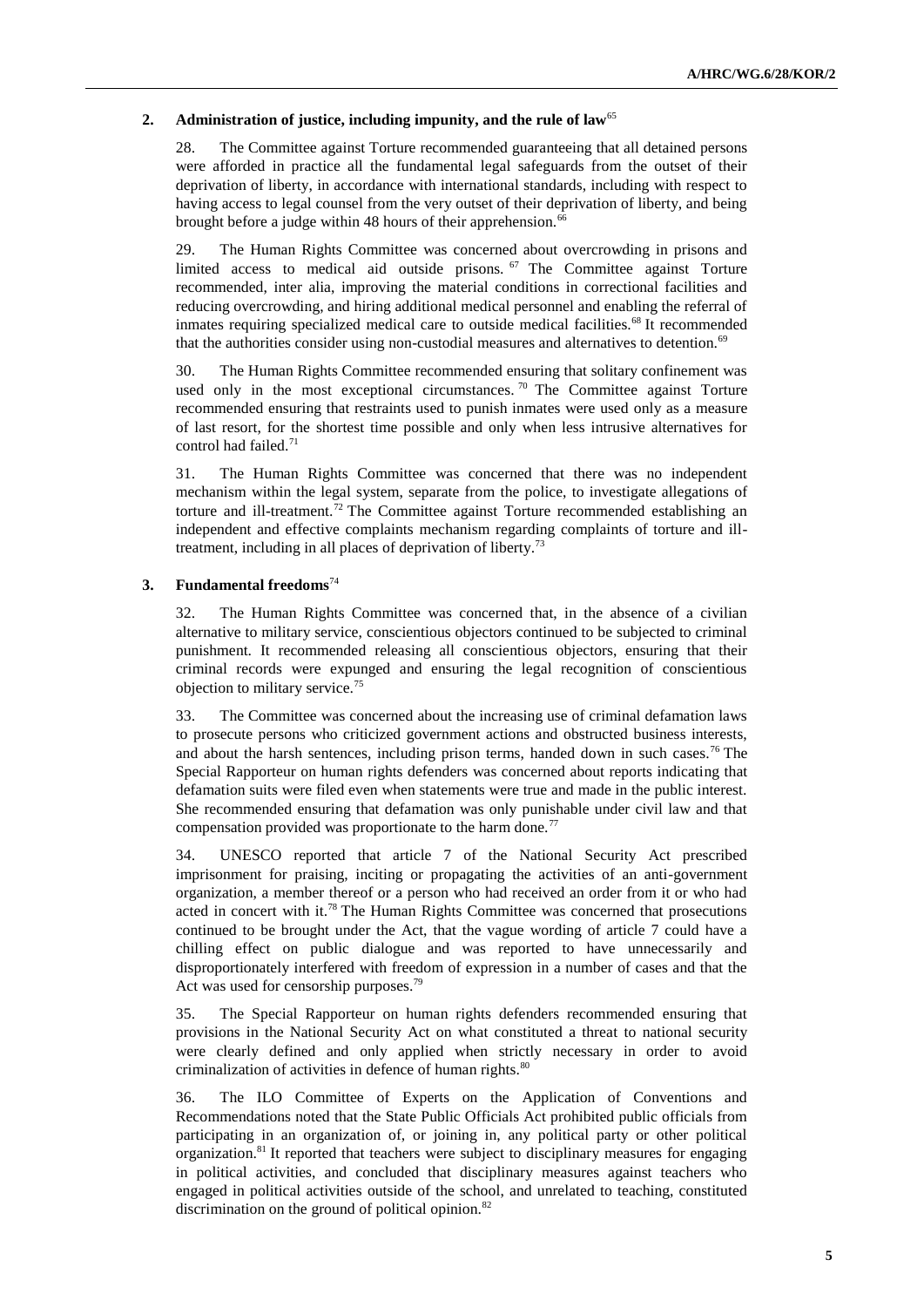37. The Special Rapporteur on freedom of peaceful assembly and of association stated that the dissolution of the Unified Progressive Party had been a severe measure taken in 2014 by the Government and the courts. The members of parliament from the party had been stripped of their seats following the dissolution of the party. The status of the party as an outspoken critic of the Government and the controversy surrounding the evidence relied upon by the Government in its dissolution petition, as well as the impact of the dissolution on numerous party members who had not been directly implicated in any wrongdoing, had encouraged perceptions that the objective had been to silence the political challenge that the party posed.<sup>83</sup>

38. The Special Rapporteur on freedom of peaceful assembly and of association recommended ensuring, inter alia, that the establishment of associations, including trade unions and political parties, was subject at most to a notification process, and was simple, expeditious and non-onerous, with clear requirements, and that the relevant laws and policies encouraged the formation of small parties.<sup>84</sup>

39. The Human Rights Committee was concerned about the severe restrictions placed on the right to assembly, including the operation of a de facto system of authorization of peaceful assemblies by the police, cases of use of excessive force, and car and bus blockades, and about the frequent application of criminal law to impose fines on and arrest journalists and human rights defenders for either organizing or participating in protests.<sup>85</sup> The Special Rapporteurs on freedom of peaceful assembly and of association and on human rights defenders,  $86$  and the Committee against Torture,  $87$  made similar observations. The Special Rapporteur on freedom of assembly and of association expressed dismay over the death of Baek Nam-gi, a 69-year-old farmer who had been knocked to the ground by a water cannon operated by the police while taking part in a peaceful rally in Seoul on 14 November 2015 and who had remained in a coma until his passing.<sup>88</sup>

40. The Special Rapporteur on freedom of peaceful assembly and of association recommended, inter alia, ensuring that at most a prior notification and not a de facto authorization regime regulated the exercise of the right to peaceful assembly, and preventing blanket bans on times when and locations where assemblies could be held.<sup>89</sup> The Special Rapporteur and the Committee against Torture recommended reviewing tactics used for the management of assemblies — including the use of water cannons and bus barricades — to ensure that they were not applied indiscriminately or against peaceful protestors and did not result in escalation of tensions.<sup>90</sup>

41. The Special Rapporteur on human rights defenders recommended that the Government carefully consider allegations and reports of violence, intimidation, harassment and surveillance on human rights defenders, conduct prompt and impartial investigations accordingly and hold perpetrators accountable.<sup>91</sup>

## **4. Prohibition of all forms of slavery**<sup>92</sup>

42. Several United Nations independent experts raised concerns at the agreement on the issue of "comfort women" (thousands of girls and women from several Asian countries, abducted and forced into sexual slavery prior to and during the Second World War) concluded between the Republic of Korea and the neighbouring country in December 2015. The independent experts drew attention to the fact that the agreement did not meet standards of State accountability for gross human rights violations and had been reached without a proper consultation process. They considered that the agreement fell short of meeting the demands of survivors.<sup>93</sup> The Committee against Torture was concerned that the agreement failed to provide redress and reparation or to ensure the right to truth and assurances of non-repetition.<sup>94</sup>

43. The Committee against Torture recommended revising the 2015 agreement to ensure that the surviving victims of sexual slavery during the Second World War were provided with redress, including the right to compensation and rehabilitation, and that they were guaranteed the right to truth, reparation and assurances of non-repetition.<sup>95</sup>

44. The Human Rights Committee noted with concern that, while the Republic of Korea was a source, transit and destination country for human trafficking, traffickers were rarely prosecuted and convicted. It was concerned that a significant number of agricultural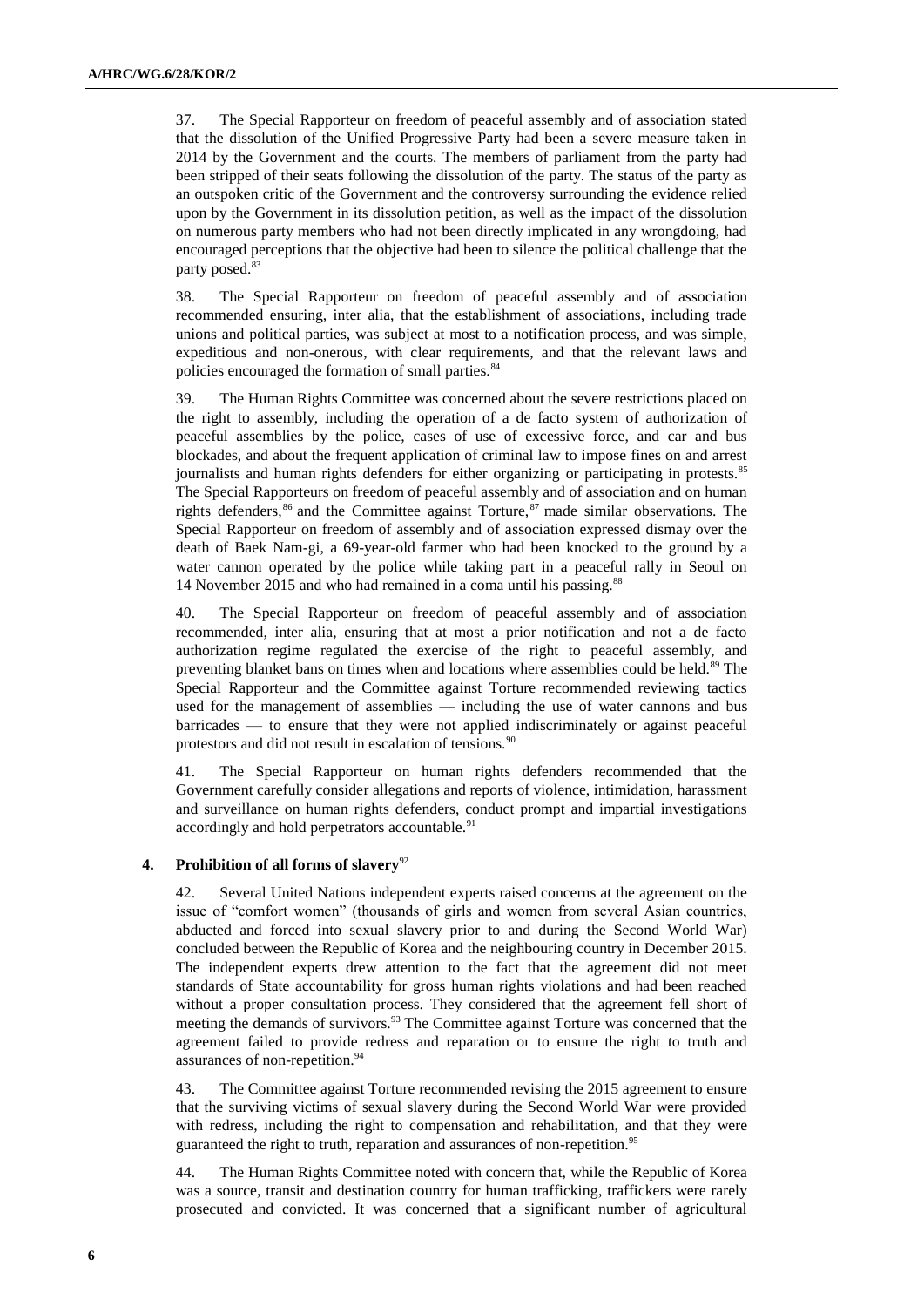workers were trafficked into the country for the purpose of exploitation, including forced labour, that women entering the country on E-6 (culture and entertainment) visas were frequently trapped into prostitution, that there was no mechanism to adequately identify victims of trafficking, and that the legal definition of trafficking criminalized only the acts of buying and selling, which hindered the prosecution of persons who recruited and exploited migrant workers through contractual deception.<sup>96</sup>

### **5. Right to privacy and family life**

45. The Human Rights Committee noted with concern that, under the Telecommunications Business Act, subscriber information might be requested without a warrant by any telecommunications operator for investigatory purposes. It was concerned about the use and insufficient regulation in practice of base station investigations of mobile telephone signals picked up near the site of demonstrations in order to identify participants, and about the extensive use and insufficient regulation in practice of wiretapping, in particular by the National Intelligence Service.<sup>97</sup>

46. It was estimated, as stated in the OHCHR report of 2016, that since the 1950-1953 Korean War, 129,616 individuals in the Republic of Korea had registered for reunion with their families in the neighbouring country. More than half of those applicants had passed away without being given a chance to restore contact.<sup>98</sup> In 2016, the High Commissioner for Human Rights stated that the emotional, psychological, social and economic toll of involuntary separation of the families had persisted, as people had continued to search for the truth and for contact with their loved ones.<sup>99</sup> The OHCHR report of 2016 proposed several recommendations to the Government.<sup>100</sup>

## **C. Economic, social and cultural rights**

#### **Right to work and to just and favourable conditions of work**

47. The Working Group on business and human rights stated that 22 per cent of the workforce who were employed as temporary workers were in a vulnerable situation. The number of female workers in non-regular employment was particularly high.<sup>101</sup>

48. The Working Group stated that health and safety in the workplace was reported to have been a problem in relation to large companies and increasingly also to small and medium-sized ones.<sup>102</sup> The Special Rapporteur on hazardous substances and wastes stated that workers in various sectors were at an elevated risk of adverse health impacts from chronic exposure to toxic chemicals as well as accidents involving hazardous substances.<sup>103</sup>

49. The Special Rapporteur on human rights defenders stated that there were important limitations to the exercise of labour rights, whereby the right to collective bargaining and to strike were curtailed. She noted that the right to strike seemed to be unduly restricted due to a narrow definition and interpretation of "labour dispute" and were reportedly criminalized through the use of provisions of the Criminal Act, such as "obstruction of business". She observed that the practice of filing compensation lawsuits claiming exorbitant amounts for "obstruction of business" against unions and union members had become widespread.<sup>104</sup>

50. The Committee on the Elimination of Racial Discrimination was concerned that migrant workers could not enjoy their right to organize and join a labour union.<sup>105</sup> The Special Rapporteur on freedom of peaceful assembly and of association noted that teachers and public officials were prohibited from engaging in industrial action. The legislation stated that non-workers could not be part of a union and that dismissed workers were prohibited from trade union membership.<sup>106</sup>

51. The ILO Committee of Experts on the Application of Conventions and Recommendations noted with regret that the revised Trade Union and Labour Relations Adjustment Act retained the ban on the payment of wages to full-time trade union officials and the penal sanctions against employers and unions in case of non-compliance. It reiterated that the payment of full-time union officers should be a matter for free and voluntary negotiation between the parties.<sup>107</sup>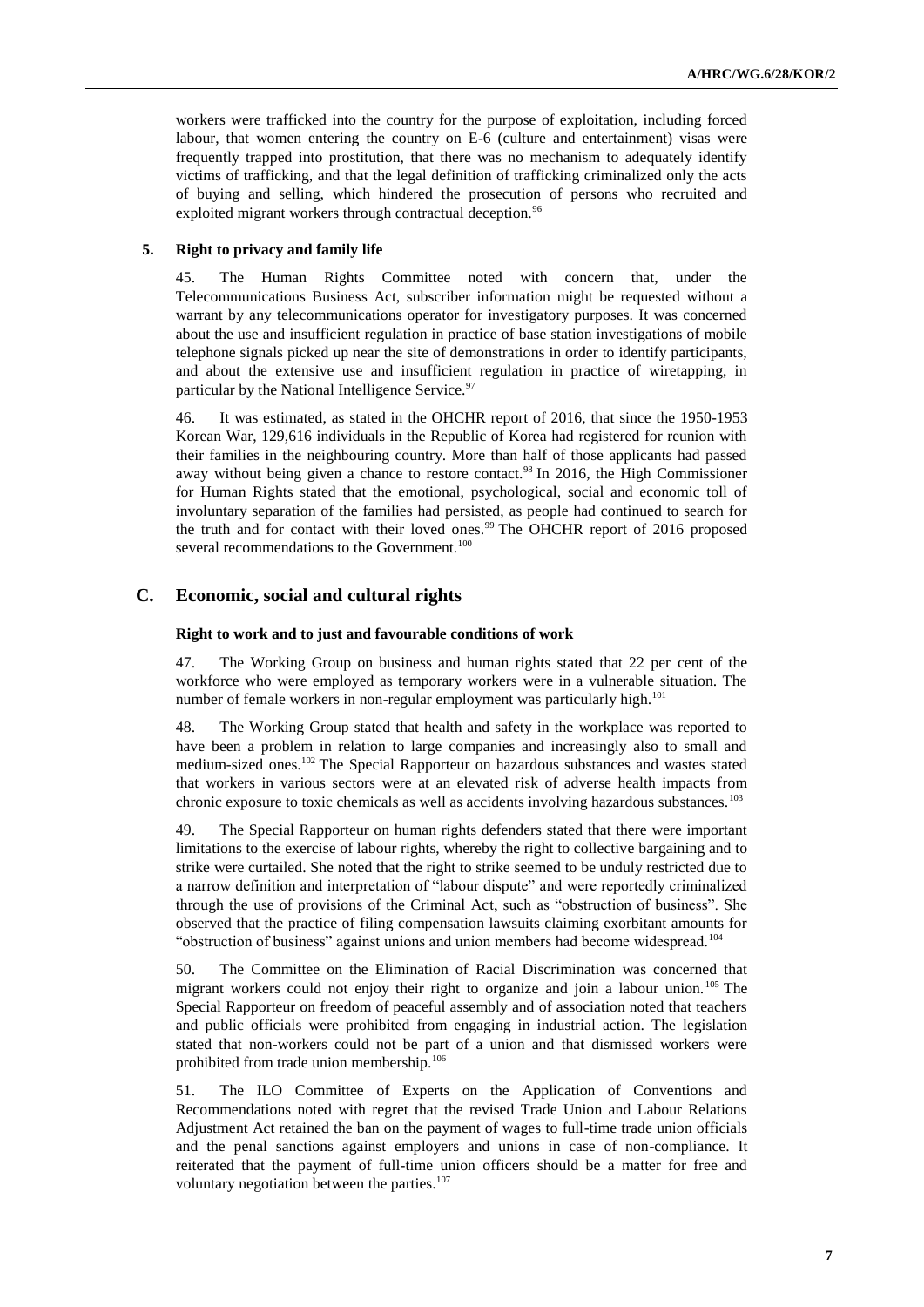52. The Special Rapporteur on human rights defenders recommended ensuring that labour rights, including collective bargaining and the right to strike, could be exercised without undue restrictions or intimidation, establishing adequate mediation mechanisms between management and labour unions and protecting unions and workers from harassment by private firms and corporations.<sup>108</sup>

## **D. Rights of specific persons or groups**

## **1. Women**<sup>109</sup>

53. The Human Rights Committee was concerned about discrimination against women and about the small proportion of women in decision-making positions, the high rate of women in irregular employment and the high wage gap between men and women.<sup>110</sup>

54. The Working Group on business and human rights noted that women reportedly left the labour force at a high rate when they married or had children and found it difficult to reenter the workforce after a career break. <sup>111</sup> The ILO Committee of Experts on the Application of Conventions and Recommendations welcomed the measures taken by the Government to reconcile work and family responsibilities as a means of improving women's participation in employment and requested the Government to continue its efforts.<sup>112</sup>

55. The Committee against Torture was concerned at the wide prevalence of violence against women, at the low number of complaints and prosecutions and at the conditional suspension of charges against perpetrators of domestic violence in exchange for education and counselling, which might amount to acquittal and failed to adequately protect the victims. It was concerned that marital rape was not included as a separate offence in the Criminal Act.<sup>113</sup> The Committee on the Elimination of Racial Discrimination noted that migrant women who were subject to domestic and/or sexual violence often did not report such crimes due to fear of losing their legal resident status.<sup>114</sup>

56. The Human Rights Committee recommended that the authorities explicitly criminalize marital rape, adopt a comprehensive strategy to prevent and address genderbased violence, and ensure that cases of domestic violence and marital rape were thoroughly investigated, that perpetrators were prosecuted and, if convicted, punished with appropriate sanctions and that victims were adequately compensated.<sup>115</sup>

57. In 2012, the Committee on the Elimination of Racial Discrimination urged the authorities to ensure that foreign women who were victims of domestic violence, sexual abuse, trafficking or other forms of violence could confidently access justice, and that women victims of violence were guaranteed a legal stay in the country until they recovered.<sup>116</sup> In 2015, the Special Rapporteur on racism made similar recommendations.<sup>117</sup>

58. In 2012, the Committee on the Elimination of Racial Discrimination reiterated its recommendation to increase the Government's efforts to protect foreign women married to citizens of the Republic of Korea by granting them equal rights in case of separation or divorce, and with regard to subsequent residence permits and other provisions.<sup>118</sup> In 2015, the Special Rapporteur on racism made similar recommendations.<sup>119</sup>

## 2. **Children**<sup>120</sup>

59. The Committee against Torture was concerned that corporal punishment of children remained permitted in the home, in schools and in alternative care and day-care settings, in particular in orphanages and child welfare facilities, especially outside the capital city.<sup>121</sup>

## **3. Persons with disabilities**

60. The Committee on the Rights of Persons with Disabilities recommended reviewing the disability determination and rating system to ensure that the assessment reflected the characteristics, circumstances and needs of persons with disabilities, and that welfare services and personal assistance be extended to all persons with disabilities, including those with psychosocial disabilities.<sup>122</sup>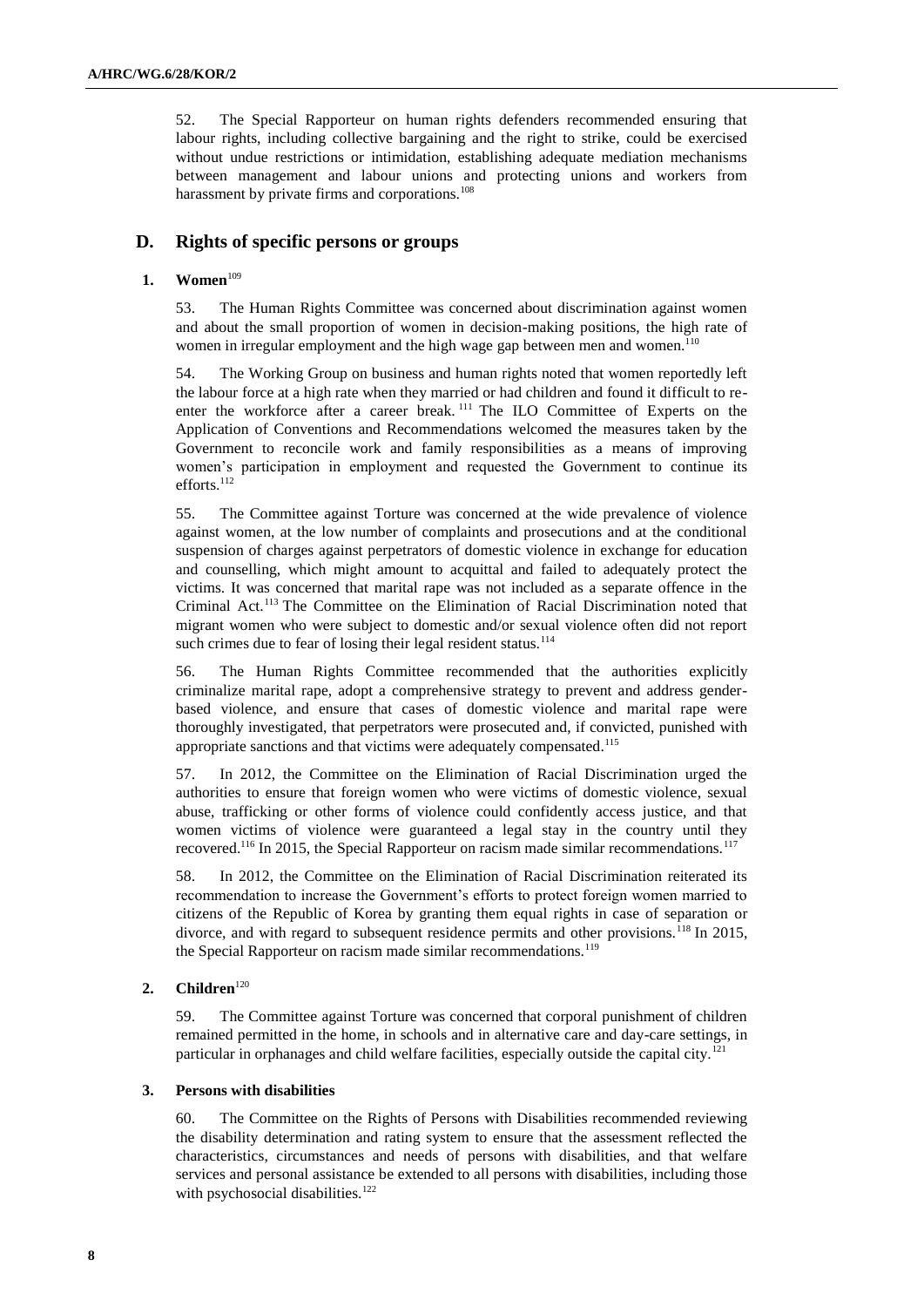61. The Committee on the Rights of Persons with Disabilities was concerned that, in psychiatric hospitals, persons with psychosocial disabilities were subjected to acts considered cruel, inhuman or degrading treatment, including solitary confinement, constant beating, restraint and excessive drug treatment.<sup>123</sup> It urged the Government to abolish forced treatment and to protect persons with disabilities in psychiatric hospitals from violence, abuse and ill-treatment through the establishment of independent monitoring mechanisms.<sup>124</sup>

62. Furthermore, the Committee urged the Government to investigate all cases of violence, exploitation and abuse experienced by persons with disabilities both inside and outside institutional settings, and to provide accessible shelters.<sup>125</sup>

63. The Committee was concerned about cases of forced sterilization of women with disabilities, despite legal provisions prohibiting the practice. It urged the authorities to eradicate the practice.<sup>126</sup>

64. The Human Rights Committee noted with concern reports that a large number of individuals in mental health facilities were involuntarily hospitalized, that the grounds for involuntary hospitalization were broad and included circumstances in which the detained persons did not present a threat to themselves or others, and that procedural safeguards against involuntary hospitalization were inadequate.<sup>127</sup>

65. The Committee on the Rights of Persons with Disabilities was concerned that the adult guardianship system permitted guardians to make decisions in regard to persons deemed persistently incapable of managing tasks due to psychological restrictions caused by disease, disability or old age. It recommended moving from substituted decision-making to supported decision-making, which respected the person's autonomy, will and preferences.<sup>128</sup>

66. The Committee recommended ensuring fair trial and due process guarantees for persons with disabilities, and removing from the criminal justice system the declaration of unfitness to stand trial in order to allow due process for persons with disabilities on an equal basis with others.<sup>129</sup>

67. The Committee urged the authorities to develop effective deinstitutionalization strategies based on the human rights model of disability and to increase support services in the community.<sup>130</sup> It encouraged the authorities to ensure that social assistance programmes provided sufficient and fair financial assistance so that persons with disabilities could live independently in the community.<sup>131</sup>

68. The Committee recommended putting in place measures to narrow the employment gap and ensuring the effective implementation of the mandatory employment quota system for persons with disabilities.<sup>132</sup>

69. The Committee was concerned that, despite the existence of an inclusive education policy, students with disabilities in regular schools returned to special schools, and failed to receive education that was suitable for their impairment-related needs.<sup>133</sup>

70. The Committee was concerned about the low number of accessible buses and taxis in rural and urban areas, and that accessibility standards for buildings were restricted by minimum size, capacity and date of construction and had not yet been applied to all public buildings.<sup>134</sup>

71. The Committee was concerned that many polling booths were not fully accessible to persons with disabilities, that voting information was not provided to them taking into consideration the various types of disability and that persons declared incompetent were denied the right to vote and stand for elections.<sup>135</sup>

72. The Committee was concerned that the sign language used in the country was not recognized as an official language.<sup>136</sup>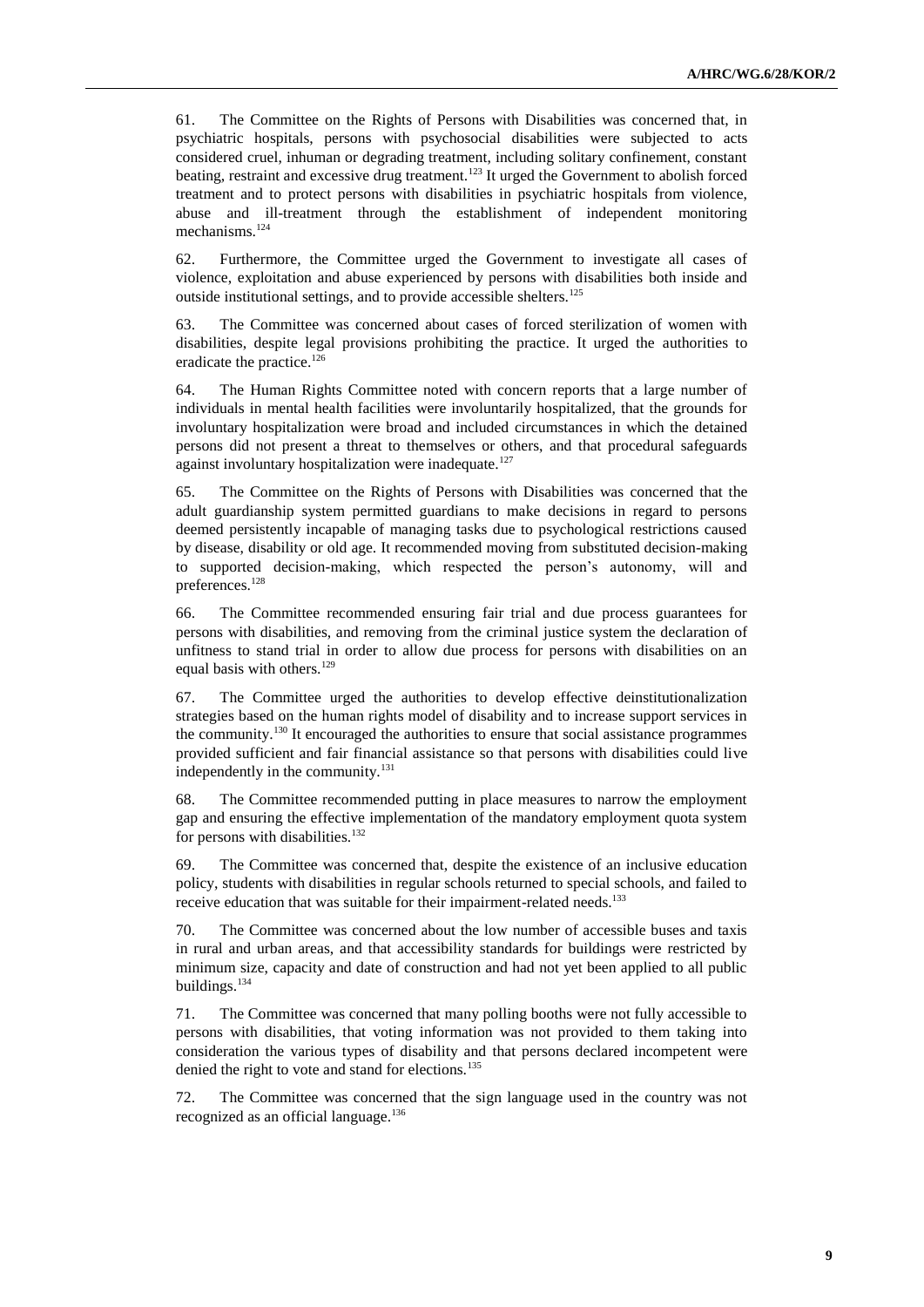### **4. Migrants, refugees and asylum seekers**<sup>137</sup>

73. The Special Rapporteur on racism stated that the Employment Permit System placed a number of restrictions on migrant workers, for example with regard to the number of times they could change workplace and employment and the maximum period of stay, denied them the right to family reunification and placed extreme burdens on migrants seeking to change the type of visa. He was concerned that several restrictions within the Employment Permit System increased the likelihood of migrant workers being subjected to human rights abuses by their employers, who could, for example, terminate a migrant's contract without having to justify the decision.<sup>138</sup>

74. The Special Rapporteur on racism and the Committee on the Elimination of Racial Discrimination recommended amending the Employment Permit System, in particular with regard to the complexity and variety of types of visa, discrimination based on country of origin, the limitation of the migrant workers' ability to change their place of work and the maximum employment period allowed. <sup>139</sup> The Committee on the Elimination of Racial Discrimination recommended ensuring that migrant workers who entered the country legally did not become undocumented as a result of the inflexibility of the work permit system.<sup>140</sup>

75. The Committee against Torture urged the Government to provide legal protection to migrant workers against exploitation, ill-treatment, abuse and confiscation of personal documents, and to guarantee that they had access to justice.<sup>141</sup>

76. The Committee on the Elimination of Racial Discrimination recommended ensuring that migrant workers and their families, in particular children, enjoyed an adequate livelihood, housing, health care and education. $142$ 

77. UNHCR commended the authorities for the adoption of the Refugee Act in 2013, under which asylum procedures were established and the basic rights of asylum seekers and refugees were recognized. <sup>143</sup> However, it noted that gaps remained with regard to the treatment of asylum seekers and refugee status determination procedures initiated at ports of entry into the country. It referred to cases of asylum seekers being held at Incheon airport after having been denied referral to full asylum procedures, and being kept in substandard conditions or at length at a small waiting area at the airport, and cases of asylum seekers being forcibly deported to their country of origin.<sup>144</sup>

78. The Committee against Torture recommended that the authorities consider revising article 5 of the Enforcement Decree of the Refugee Act with a view to removing the grounds for non-referral to asylum procedures, and ensure that an effective appeal mechanism exists with regard to negative decisions and that appeals have a suspensive effect.<sup>145</sup> UNHCR made a similar recommendation.<sup>146</sup>

79. The Special Rapporteur on racism recommended processing asylum claims within a shorter time frame, and ensuring free legal aid to asylum seekers and adequate training on human rights and asylum procedures for law enforcement agents.<sup>147</sup>

80. UNHCR recommended adopting alternatives to detention for asylum seekers in order to reduce arbitrary and/or prolonged detention of asylum seekers, and ensuring that the detention of asylum seekers, refugees and stateless persons was only used as a measure of last resort and where necessary, and for as short a period as possible.<sup>148</sup>

81. UNHCR stated that although the basic rights of refugees were respected, most refugees struggled to establish a basic livelihood and to integrate into the society. That was often because of challenges with regard to the Korean language, the work culture, the highly competitive economy and the high cost of living. <sup>149</sup> The Committee on the Elimination of Racial Discrimination recommended taking all necessary measures so that refugees and asylum seekers enjoyed the right to work and they and their families enjoyed an adequate livelihood, housing, health care and education.<sup>150</sup>

82. UNHCR stated that humanitarian status holders had more limited work rights than recognized refugees and no access to national health insurance, and that their stay period was renewed for only 6-12 months at a time. It recommended that the Government grant humanitarian status holders an ongoing right to remain in the country rather than repeated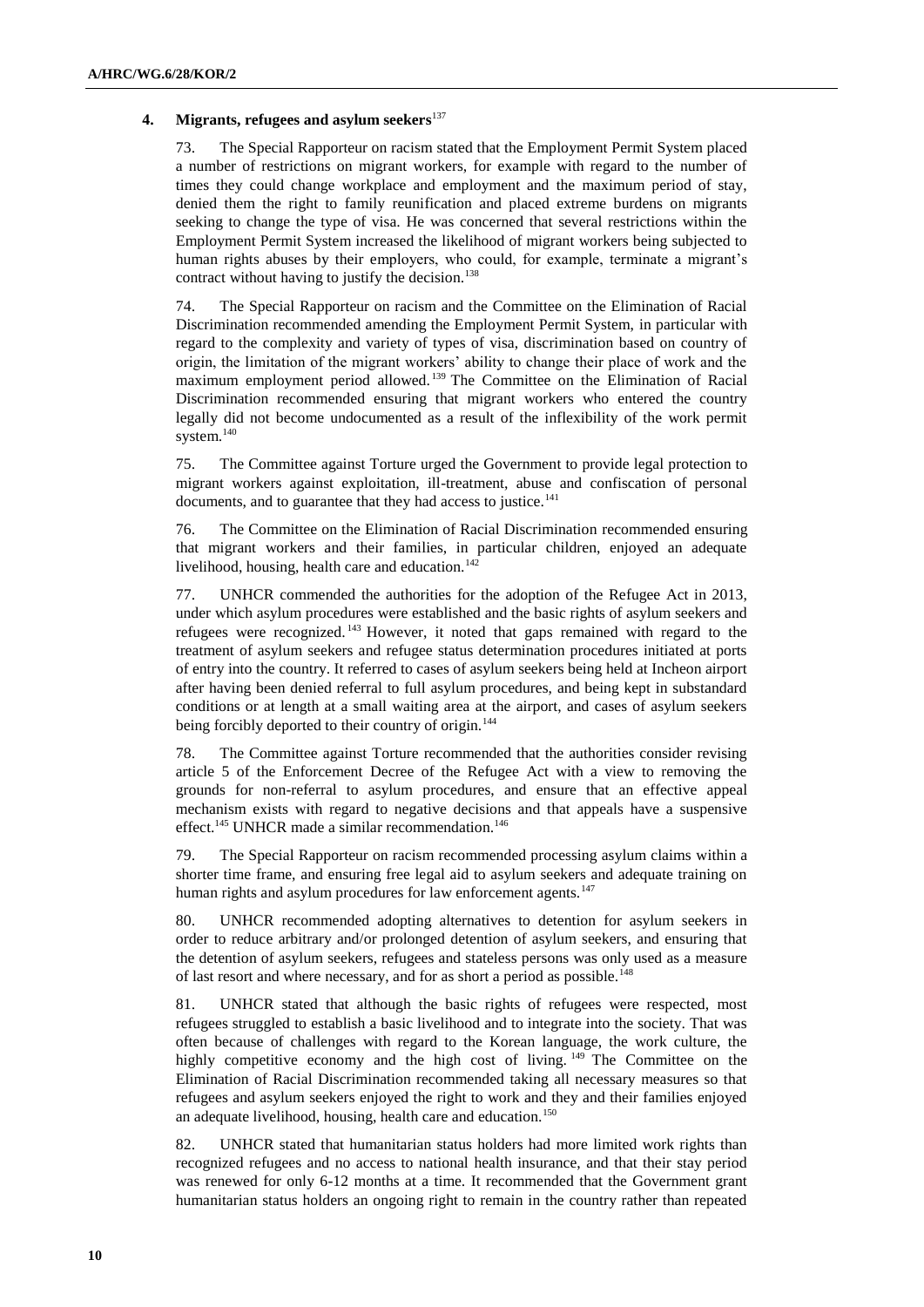short extensions of stay permits, and ensure that humanitarian status holders' visa documents clearly indicated the right to work.<sup>151</sup>

83. UNHCR recommended establishing a legal and policy framework for the reunification of family members of recognized refugees and humanitarian status holders.<sup>152</sup>

#### **5. Stateless persons**

84. UNHCR recommended incorporating the rights and standards recognized in the Convention relating to the Status of Stateless Persons, of 1954, into the national legislation, and establishing a statelessness determination procedure.<sup>153</sup>

#### *Notes*

- <sup>1</sup> Tables containing information on the scope of international obligations and cooperation with international human rights mechanisms and bodies for the Republic of Korea will be available at [www.ohchr.org/EN/HRBodies/UPR/Pages/KRIndex.aspx.](file:///C:/Users/Khorozyan/AppData/Local/Temp/notesE31F8E/www.ohchr.org/EN/HRBodies/UPR/Pages/KRIndex.aspx)
- <sup>2</sup> For the relevant recommendations, see A/HRC/22/10, paras. 124.1-124.10, 124.15, 124.35 and 124.43.
- <sup>3</sup> See A/HRC/25/55/Add.1, para. 107 (a). See also A/HRC/29/46/Add.1, para. 67; and A/HRC/32/36/Add.2, para. 94 (c).
- 4 See A/HRC/33/41/Add.1, para. 106 (m).
- <sup>5</sup> See CAT/C/KOR/CO/3-5, para. 44.
- 6 See CRPD/C/KOR/CO/1, para. 10.
- 7 See CCPR/C/KOR/CO/4, para. 23; and CAT/C/KOR/CO/3-5, para. 30.
- 8 See CERD/C/KOR/CO/15-16, paras. 11 and 19; A/HRC/25/55/Add.1, para. 107 (a); A/HRC/29/46/Add.1, para. 67 (a); and A/HRC/35/32/Add.1, para. 75.
- 9 See CERD/C/KOR/CO/15-16, paras. 16 and 19; and A/HRC/29/46/Add.1, para. 67 (c).
- <sup>10</sup> See A/HRC/29/46/Add.1, para. 67 (b).
- <sup>11</sup> See A/HRC/25/55/Add.1, para. 107 (a); and A/HRC/29/46/Add.1, para. 67 (b).
- $12$  Ibid.
- <sup>13</sup> See A/HRC/29/46/Add.1, para. 67 (b).
- $^{14}\,$  Ibid.
- <sup>15</sup> Ibid.
- $16$  Ibid.
- <sup>17</sup> See the UNHCR submission for the universal periodic review of the Republic of Korea, p. 5.<br><sup>18</sup> For the full taut of the geometric gas A (HBC/22/10, pers. 124.8 (Irso)
- <sup>18</sup> For the full text of the recommendation, see A/HRC/22/10, para. 124.8 (Iraq).<br><sup>19</sup> See the UNESCO submission for the universal periodic review of the Bosubli
- See the UNESCO submission for the universal periodic review of the Republic of Korea, para. 15 and
- p. 5.
- <sup>20</sup> See A/HRC/32/36/Add.2, para. 94 (c).
- <sup>21</sup> See CCPR/C/KOR/CO/4, para. 7.
- See www.ohchr.org/EN/HRBodies/UPR/Pages/UPRImplementation.aspx.
- <sup>23</sup> *OHCHR Report 2015*, pp. 22, 23, and 56 and 57.
- <sup>24</sup> OHCHR, "Funding", in *OHCHR Report 2016*, pp. 79, 83 and 114-116; *OHCHR Report 2015*, pp. 61, 67 and 109; *OHCHR Report 2014*, pp. 63, 67, 69 and 112; *OHCHR Report 2013*, pp. 131, 135, 137 and 178; and *OHCHR Report 2012*, pp. 117, 121, 123 and 163.
- <sup>25</sup> For the relevant recommendation, see A/HRC/22/10, para. 124.14.
- <sup>26</sup> See CAT/C/KOR/CO/3-5, para. 5 (a).
- <sup>27</sup> See CCPR/C/KOR/CO/4, para. 9. See also A/HRC/25/55/Add.1, para. 107 (i); A/HRC/32/36/Add.2, p. 21; and A/HRC/29/46/Add.1, para. 68.
- <sup>28</sup> See CAT/C/KOR/CO/3-5, para. 44.
- <sup>29</sup> See A/HRC/35/32/Add.1, para. 79.<br> $^{30}$  For the relevant recommendations.
- <sup>30</sup> For the relevant recommendations, see A/HRC/22/10, paras. 124.21-124.24, 124.30-124.31, 124.33- 124.34, 124.65 and 124.67.
- <sup>31</sup> See CCPR/C/KOR/CO/4, paras. 12-13. See also CERD/C/KOR/CO/15-16, para. 18.
- <sup>32</sup> See CERD/C/KOR/CO/15-16, para. 8; and A/HRC/29/46/Add.1, para. 67 (d).
- See A/HRC/29/46/Add.1, para. 67 (e).
- <sup>34</sup> See CERD/C/KOR/CO/15-16, paras. 6 and 8.
- <sup>35</sup> Ibid., para. 10.
- <sup>36</sup> See A/HRC/29/46/Add.1, para. 76. See also para. 78, and CERD/C/86/D/51/2012, para. 9.
- <sup>37</sup> See CERD/C/KOR/CO/15-16, para. 17. See also A/HRC/29/46/Add.1, paras. 28, 48 and 49.
- <sup>38</sup> See A/HRC/29/46/Add.1, para. 74.
- See CERD/C/86/D/51/2012, para. 7.4.
- <sup>40</sup> For the full text of the recommendation, see A/HRC/22/10, para. 124.29 (South Africa, Norway,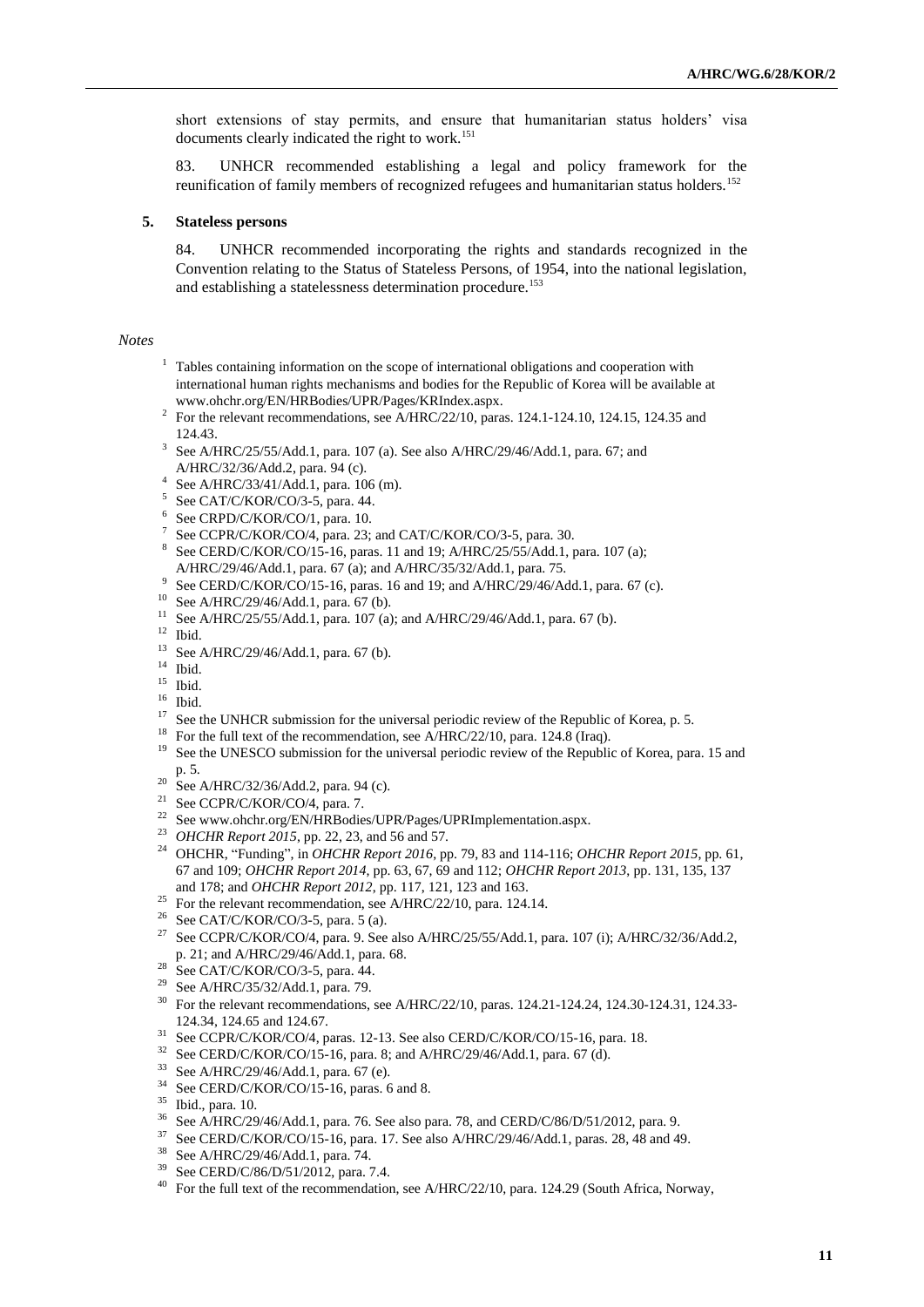- France, Ireland, Italy, Mexico, Romania, Switzerland and Canada).
- <sup>41</sup> See UNHCR submission, p. 2.
- <sup>42</sup> See CCPR/C/KOR/CO/4, para. 56-57; and CERD/C/KOR/CO/15-16, para. 13.
- Ibid., paras. 14-15.
- For the relevant recommendation, see A/HRC/22/10, para. 124.70.
- See A/HRC/25/55/Add.1, para. 107 (m).
- See A/HRC/33/41/Add.1, paras. 106 (d) and (l).
- See A/HRC/35/32/Add.1, paras. 61-66.
- Ibid.
- See A/HRC/33/41/Add. 1, paras. 106 (c) and 108; A/HRC/25/55/Add.1, para. 110; and A/HRC/32/36/Add.2, p. 21.
- See CCPR/C/KOR/CO/4, paras. 20-21.
- <sup>51</sup> For the relevant recommendations, see A/HRC/22/10, paras. 124.13, 124.35, 124.37 and 124.55.
- See CCPR/C/KOR/CO/4, para. 27.
- See CAT/C/KOR/CO/3-5, para. 30.
- Ibid., para. 27.
- Ibid., para. 7.
- See CCPR/C/KOR/CO/4, para. 27.
- See CAT/C/KOR/CO/3-5, para. 10.
- Ibid., para. 15.
- Ibid., para. 17.
- Ibid., para. 18.
- <sup>61</sup> See CCPR/C/KOR/CO/4, paras. 36-37.
- See CAT/C/KOR/CO/3-5, para. 35.
- See CCPR/C/KOR/CO/4, para. 31.
- See CAT/C/KOR/CO/3-5, para. 36.
- <sup>65</sup> For the relevant recommendations, see A/HRC/22/10, para. 124.37.<br><sup>66</sup> See CAT/C/VOP/CO/3.5, para. 12. See also CCPP/C/KOP/CO/4.1
- <sup>66</sup> See CAT/C/KOR/CO/3-5, para. 12. See also CCPR/C/KOR/CO/4, para. 33.
- $^{67}$  See CCPR/C/KOR/CO/4, paras. 34-35.
- See CAT/C/KOR/CO/3-5, para. 22.
- Ibid., para. 22.
- See CCPR/C/KOR/CO/4, para. 35. See also CAT/C/KOR/CO/3-5, para. 23.
- See CAT/C/KOR/CO/3-5, para. 22.
- See CCPR/C/KOR/CO/4, para. 26.
- See CAT/C/KOR/CO/3-5, para. 20. See also CCPR/C/KOR/CO/4, para. 27.
- For the relevant recommendations, see A/HRC/22/10, paras. 124.36, 124.50-124.54 and 124.56- 124.57.
- See CCPR/C/KOR/CO/4, paras. 44-45.
- Ibid., para. 46. See also UNESCO submission, para. 6.
- See A/HRC/25/55/Add.1, paras. 25 and 107 (e). See also CCPR/C/KOR/CO/4, para. 47; and UNESCO submission, para. 19.
- See UNESCO submission, para. 8.
- See CCPR/C/KOR/CO/4, para. 48. See also A/HRC/25/55/Add.1, paras. 28-34; and CAT/C/KOR/CO/3-5, para. 15.
- See A/HRC/25/55/Add.1, para. 107 (d). See also CCPR/C/KOR/CO/4, para. 49; and A/HRC/32/36/Add.2, p. 21.
- See

[www.ilo.org/dyn/normlex/en/f?p=1000:13100:0::NO:13100:P13100\\_COMMENT\\_ID:3257318:NO.](http://www.ilo.org/dyn/normlex/en/f?p=1000:13100:0::NO:13100:P13100_COMMENT_ID:3257318:NO) See

- [www.ilo.org/dyn/normlex/en/f?p=1000:13100:0::NO:13100:P13100\\_COMMENT\\_ID:3257311:NO.](file:///C:/Users/Khorozyan/AppData/Local/Temp/notesE31F8E/www.ilo.org/dyn/normlex/en/f%3fp=1000:13100:0::NO:13100:P13100_COMMENT_ID:3257311:NO)
- See A/HRC/32/36/Add.2, para. 80. See also CCPR/C/KOR/CO/4, para. 50.
- Ibid., paras. 96 (a) and (d).
- 85 See CCPR/C/KOR/CO/4, para. 52.
- See A/HRC/32/36/Add.2, paras. 19-20, 26, 28-29, 31, 33, 35, 39 and 42; and A/HRC/25/55/Add.1, paras. 39-44.
- $^{87}$  See CAT/C/KOR/CO/3-5, para. 13.
- Se[e www.ohchr.org/EN/NewsEvents/Pages/DisplayNews.aspx?NewsID=20603&LangID=E.](file:///C:/Users/Khorozyan/AppData/Local/Temp/notesE31F8E/www.ohchr.org/EN/NewsEvents/Pages/DisplayNews.aspx%3fNewsID=20603&LangID=E) See also A/HRC/32/36/Add.2, para. 33.
- See A/HRC/32/36/Add.2, para. 95. See also A/HRC/25/55/Add.1, para. 107 (g).
- See A/HRC/32/36/Add.2, para. 95; and CAT/C/KOR/CO/3-5, para. 13.
- See A/HRC/25/55/Add.1, para. 107 (k).
- <sup>92</sup> For the relevant recommendations, see A/HRC/22/10, paras. 124.42-124.43.
- See www.ohchr.org/EN/NewsEvents/Pages/DisplayNews.aspx?NewsID=17209&LangID=E.
- <sup>94</sup> See CAT/C/KOR/CO/3-5, para. 47.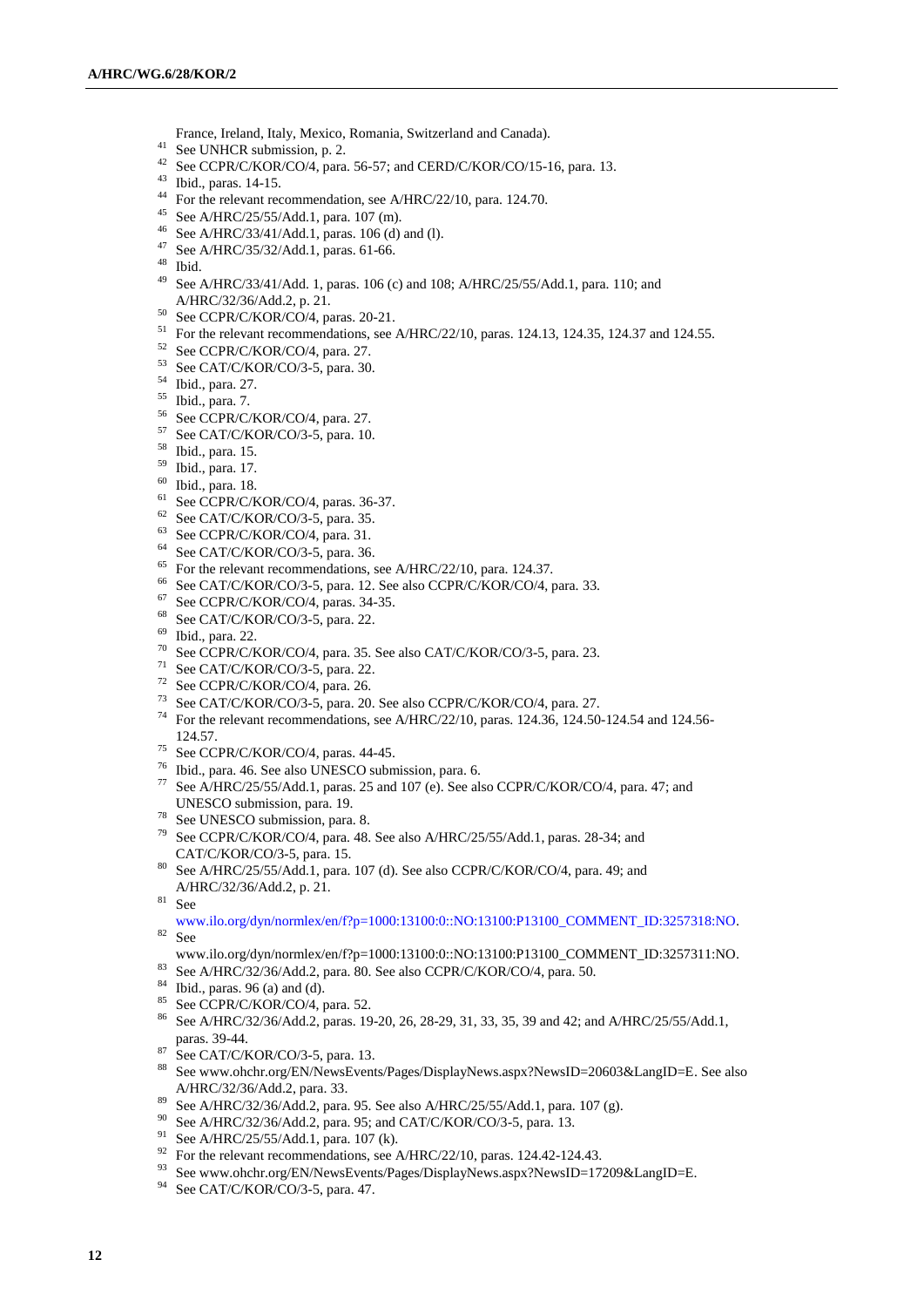- <sup>95</sup> Ibid., para. 48.
- <sup>96</sup> See CCPR/C/KOR/CO/4, paras. 40-41. See also CERD/C/KOR/CO/15-16, para. 16.<br><sup>97</sup> See CCPR/C/KOR/CO/4, para. 42
- See CCPR/C/KOR/CO/4, para. 42.
- <sup>98</sup> OHCHR, "Torn apart: the human rights dimension of the involuntary separation of Korean families", para. 21.
- <sup>99</sup> See www.ohchr.org/EN/NewsEvents/Pages/DisplayNews.aspx?NewsID=20992&LangID=E.
- <sup>100</sup> OHCHR, "Torn apart", para. 21.
- <sup>101</sup> See A/HRC/35/32/Add.1, para. 45.
- <sup>102</sup> Ibid., para. 42.
- <sup>103</sup> See A/HRC/33/41/Add.1, para. 50.
- <sup>104</sup> See A/HRC/25/55/Add.1, paras. 49 and 69-70. See also A/HRC/32/36/Add.2, paras. 70-72; and A/HRC/35/32/Add.1, para. 43.
- <sup>105</sup> See CERD/C/KOR/CO/15-16, para. 11. See also A/HRC/29/46/Add.1, para. 35.<br><sup>106</sup> See A/HDC/22/26/Add.2, paras. 57 and 70. See also CCPB/C/KOB/CO/4, para.
- <sup>106</sup> See A/HRC/32/36/Add.2, paras. 57 and 70. See also CCPR/C/KOR/CO/4, para. 54.
- <sup>107</sup> [See](file:///C:/Users/Khorozyan/AppData/Local/Temp/notesE31F8E/See%20www.ilo.org/dyn/normlex/en/f%3fp=1000:13100:0::NO:13100:P13100_COMMENT_ID:3185098:NO)
- [www.ilo.org/dyn/normlex/en/f?p=1000:13100:0::NO:13100:P13100\\_COMMENT\\_ID:3185098:NO.](file:///C:/Users/Khorozyan/AppData/Local/Temp/notesE31F8E/See%20www.ilo.org/dyn/normlex/en/f%3fp=1000:13100:0::NO:13100:P13100_COMMENT_ID:3185098:NO) <sup>108</sup> See A/HRC/25/55/Add.1, para. 107 (j). See also A/HRC/32/36/Add.2, p. 20.
- <sup>109</sup> For the relevant recommendations, see A/HRC/22/10, paras. 124.25-124.27, 124.31-124.32, 124.39-124.40 and 124.48.
- <sup>110</sup> See CCPR/C/KOR/CO/4, para. 16. See also A/HRC/35/32/Add.1, paras. 46 and 48, and [www.ilo.org/dyn/normlex/en/f?p=1000:13100:0::NO:13100:P13100\\_COMMENT\\_ID:3149500:NO.](file:///C:/Users/Khorozyan/AppData/Local/Temp/notesE31F8E/www.ilo.org/dyn/normlex/en/f%3fp=1000:13100:0::NO:13100:P13100_COMMENT_ID:3149500:NO)
- <sup>111</sup> See A/HRC/35/32/Add.1, para. 46.
- <sup>112</sup> Se[e](file:///C:/Users/Khorozyan/AppData/Local/Temp/notesE31F8E/www.ilo.org/dyn/normlex/en/f%3fp=1000:13100:0::NO:13100:P13100_COMMENT_ID:3257318:NO)
- [www.ilo.org/dyn/normlex/en/f?p=1000:13100:0::NO:13100:P13100\\_COMMENT\\_ID:3257318:NO.](file:///C:/Users/Khorozyan/AppData/Local/Temp/notesE31F8E/www.ilo.org/dyn/normlex/en/f%3fp=1000:13100:0::NO:13100:P13100_COMMENT_ID:3257318:NO)
- <sup>113</sup> See CAT/C/KOR/CO/3-5, para. 37. See also CCPR/C/KOR/CO/4, para. 18.
- <sup>114</sup> See CERD/C/KOR/CO/15-16, para. 15.
- <sup>115</sup> See CCPR/C/KOR/CO/4, para. 19.
- <sup>116</sup> See CERD/C/KOR/CO/15-16, para. 15.
- See A/HRC/29/46/Add.1, para. 73.
- <sup>118</sup> See CERD/C/KOR/CO/15-16, para. 14.
- <sup>119</sup> See A/HRC/29/46/Add.1, para. 72.
- <sup>120</sup> For the relevant recommendation, see A/HRC/22/10, para. 124.38.
- <sup>121</sup> See CAT/C/KOR/CO/3-5, para. 33.
- <sup>122</sup> See CRPD/C/KOR/CO/1, para. 9.
- <sup>123</sup> Ibid., para. 29.
- <sup>124</sup> Ibid., para. 30.
- <sup>125</sup> Ibid., para. 32.
- <sup>126</sup> Ibid., para. 33-34.
- <sup>127</sup> See CCPR/C/KOR/CO/4, para. 29. See also CRPD/C/KOR/CO/1, para. 25; and CAT/C/KOR/CO/3-5, para. 31.
- <sup>128</sup> See CRPD/C/KOR/CO/1, paras. 21-22.
- <sup>129</sup> Ibid., para. 28.
- <sup>130</sup> Ibid., para. 38.
- <sup>131</sup> Ibid., para. 40.
- <sup>132</sup> Ibid., para. 53.
- <sup>133</sup> See CRPD/C/KOR/CO/1, para. 45. See also UNESCO submission, p. 6.
- <sup>134</sup> See CRPD/C/KOR/CO/1, paras. 17-18.
- <sup>135</sup> Ibid., para. 55.
- <sup>136</sup> Ibid., para. 41.
- <sup>137</sup> For the relevant recommendations, see A/HRC/22/10, paras. 124.31 and 124.64-124.69.
- <sup>138</sup> See A/HRC/29/46/Add.1, para. 32. See also A/HRC/35/32/Add.1, para. 44.
- <sup>139</sup> See CERD/C/KOR/CO/15-16, para. 11; and A/HRC/29/46/Add.1, para. 69.
- <sup>140</sup> Ibid., para. 12.
- <sup>141</sup> See CAT/C/KOR/CO/3-5, para. 40.
- <sup>142</sup> See CERD/C/KOR/CO/15-16, para. 11. See also CCPR/C/KOR/CO/4, para. 41.
- <sup>143</sup> See UNHCR submission, p. 1. See also CAT/C/KOR/CO/3-5, para. 41.
- <sup>144</sup> See UNHCR submission, pp. 2-3.
- <sup>145</sup> See CAT/C/KOR/CO/3-5, para. 42.
- <sup>146</sup> See UNHCR submission, p. 3.
- <sup>147</sup> See A/HRC/29/46/Add.1, para. 79.
- <sup>148</sup> See UNHCR submission, p. 3. See also CAT/C/KOR/CO/3-5, para. 42.
- <sup>149</sup> See UNHCR submission, p. 1.
- <sup>150</sup> See CERD/C/KOR/CO/15-16, para. 13.
- <sup>151</sup> See UNHCR submission, pp. 1 and 4.